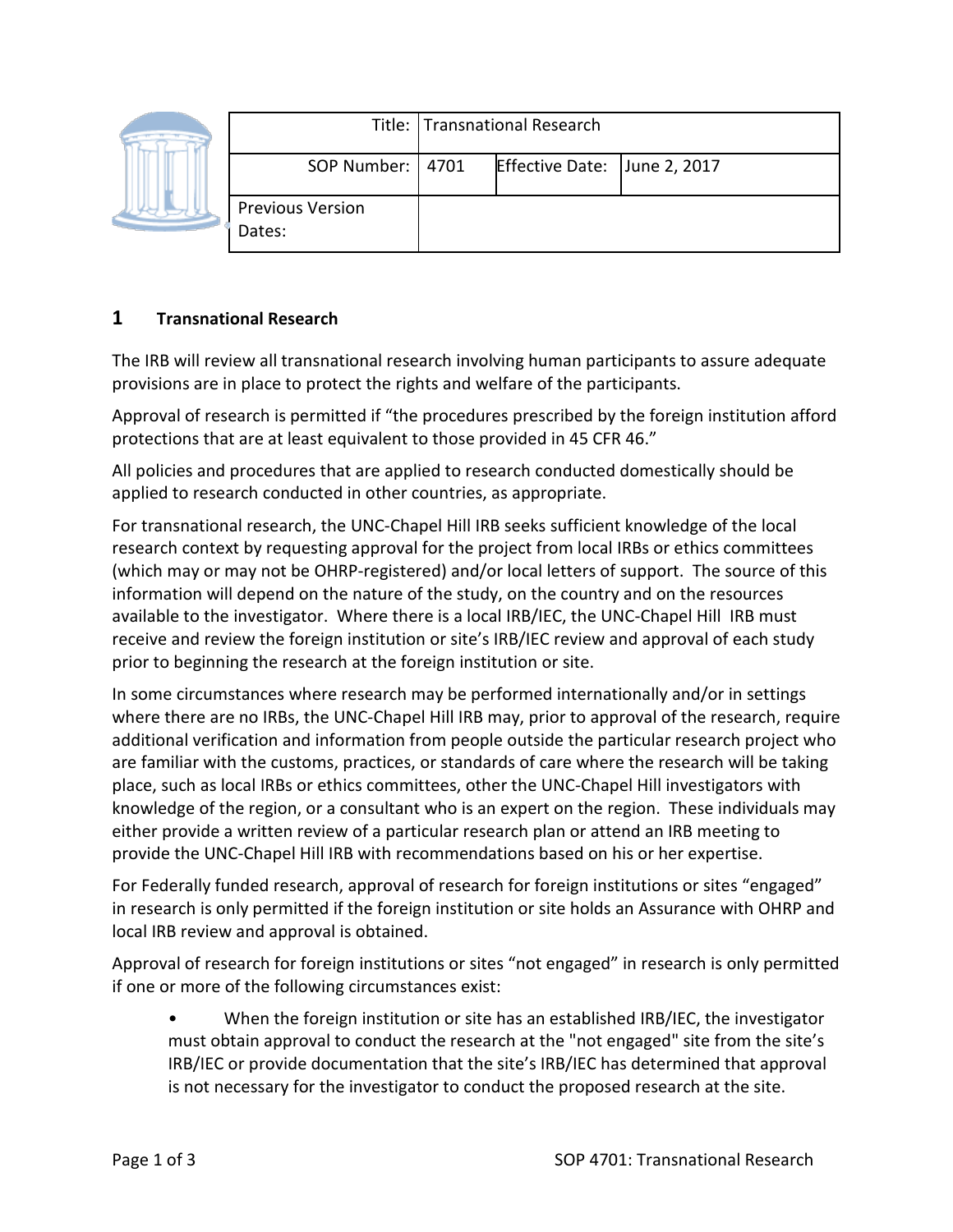• When the foreign institution or site does not have an established IRB/IEC, a letter of cooperation must be obtained demonstrating that the appropriate institutional or oversight officials permit the research to be conducted at the performance site.

• IRB approval to conduct research at the foreign institution or site is contingent upon receiving documentation of the performance site's IRB/IEC determination, or letter of cooperation, as applicable.

## **1.1 IRB Responsibilities**

In addition to standard IRB review, the IRB will consider the following in the review of transnational research:

1. The investigator and research staff are qualified to conduct research in that country including knowledge of relevant laws, regulations, guidance and customs.

2. The consent process and consent documents are appropriate for the languages of the subjects and communication with the subject population. Arrangements are considered to communicate with the subjects throughout the study (e.g., to answer questions).

3. The IRB considers how modifications to the research will be handled. The IRB and investigators should consider as many contingencies (e.g., survey questions) as possible when research is reviewed and approved.

4. The IRB considers how complaints, non-compliance, protocol/research plan deviations and unanticipated problems involving risks to participants or other are handled.

5. The IRB considers how post-approval monitoring will be conducted.

6. The IRB considers if the investigator has obtained the appropriate host country permissions to conduct research (e.g., institutional, governmental or ministerial, IRB, local or tribal). When appropriate, the IRB communicates and coordinates with the local institutions or ethics committees.

7. The IRB considers mechanisms for communicating with the investigators and research staff when they are conducting the research in other countries.

### **1.2 Investigator Responsibilities**

1. It is the responsibility of the UNC-Chapel Hill investigator and the foreign institution or site to assure that the resources and facilities are appropriate for the nature of the research.

2. It is the responsibility of the UNC-Chapel Hill investigator and the foreign institution or site to confirm the qualifications of the investigators and research staff for conducting research in that country(ies).

3. Investigators obtain all appropriate host country permissions to conduct research (e.g., institutional, governmental or ministerial, IRB, local or tribal).

4. It is the responsibility of the UNC-Chapel Hill investigator and the foreign institution or site to ensure that the consent process and consent document are appropriate for the